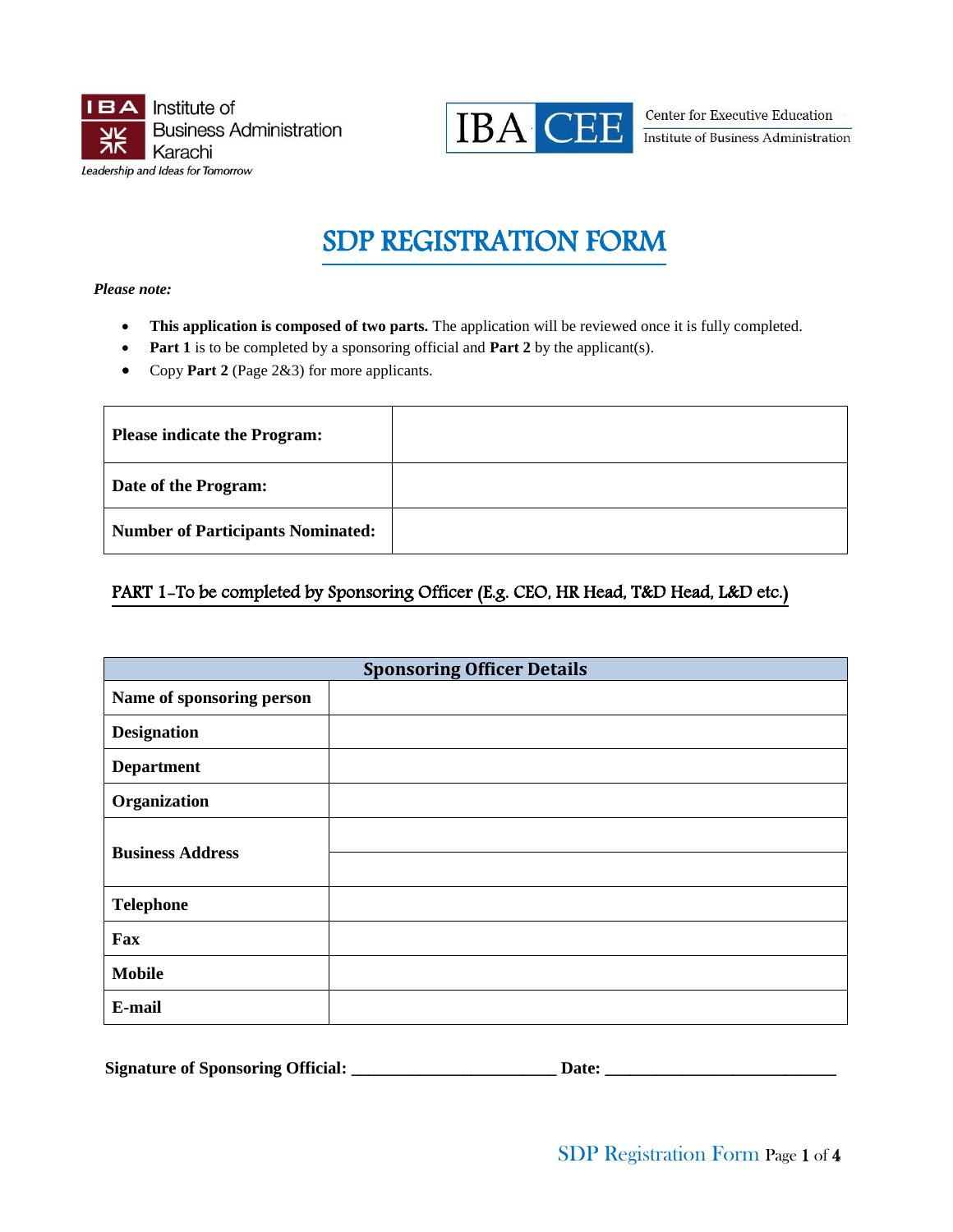**Please Attach**

# PART 2- Personal Application Form

*Please fill all sections. Please make sure correct name spellings for certificates.* 

| <b>Participant Details</b>        |                |  |     |  |               |         |  |
|-----------------------------------|----------------|--|-----|--|---------------|---------|--|
| Title: (Mr., Ms., Dr., etc.)      |                |  |     |  |               |         |  |
| <b>First Name (BLOCK CAPITAL)</b> |                |  |     |  |               |         |  |
| Last Name (BLOCK CAPTIAL)         |                |  |     |  |               |         |  |
| CNIC#                             |                |  |     |  |               |         |  |
| Date of Birth                     |                |  |     |  |               |         |  |
| <b>Last Degree/Qualification</b>  |                |  |     |  |               |         |  |
| <b>Present Designation</b>        |                |  |     |  |               |         |  |
| <b>Present Department</b>         |                |  |     |  |               |         |  |
| <b>Present Organization</b>       |                |  |     |  |               |         |  |
| <b>Preferred Email</b>            |                |  |     |  |               |         |  |
| <b>Mobile Number</b>              |                |  |     |  |               |         |  |
| <b>Postal Address</b>             |                |  |     |  |               |         |  |
| Vehicle #                         |                |  |     |  |               |         |  |
| <b>IBA Alumni</b>                 | N <sub>0</sub> |  | Yes |  | If Yes, Batch | Program |  |

**Your Functional Areas: (Please** *X the relevant box)*

| R&D                                                                    |  |  |
|------------------------------------------------------------------------|--|--|
| Finance/Control/Accounting/Audit/Treasury<br>2.                        |  |  |
| Sales/Distribution/Marketing/Advertising/PR<br>3.                      |  |  |
| Human Resource & Administration/Learning & Development/Trainings<br>4. |  |  |
| Manufacturing/Production/Technical<br>5.                               |  |  |
| Logistics/Supply Chain Management<br>6.                                |  |  |
| Technology/Knowledge Management<br>7.                                  |  |  |
| Consulting/Legal<br>8.                                                 |  |  |
| 9.<br>General management                                               |  |  |
| 10. Education management                                               |  |  |
| 11. Teacher/Trainer                                                    |  |  |
| Other functional management (Please specify)                           |  |  |

**(1x1)Photographs**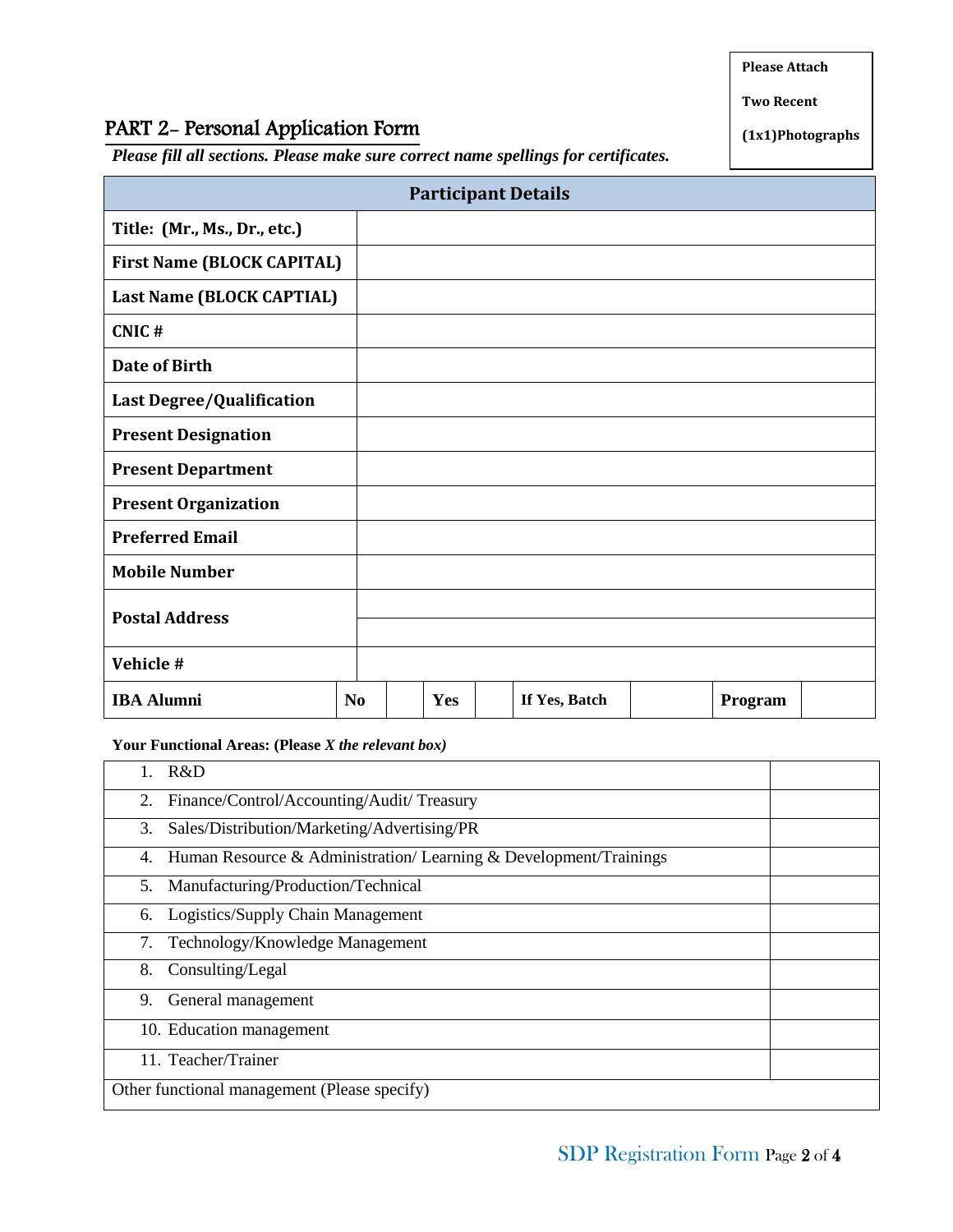#### **How did you hear about the program?**

| Senior Official                                |
|------------------------------------------------|
| Colleague                                      |
| Human Resources Department                     |
| Through Mail                                   |
| Word of mouth                                  |
| <b>Social Networks</b>                         |
| IBA's website                                  |
| Advertisement (Please specify the publication) |

Other (Please specify)

#### **Checklist for Documents:**

- Documents Attached
- $\Box$  Copy of CNIC
- $\Box$  Two 1 X 1 Photographs
- $\Box$  Copy of Intermediate/A levels Marks Sheet in case of Advance Interactive English Course & Academic Proficiency Program

#### *Note:*

*Participants with less than 90% attendance at the end of the course will not be awarded Certificate (applicable for all short courses of duration less than 40 hours)*

*Participants with less than 80% of attendance or score less than 60% at the end of the course will not be awarded Certificate (applicable for 40 hours courses)*

**Applicant's Signature:** \_\_\_\_\_\_\_\_\_\_\_\_\_\_\_\_\_\_\_\_\_\_\_\_\_\_\_\_\_\_\_**Date:** \_\_\_\_\_\_\_\_\_\_\_\_\_\_\_\_\_\_\_\_\_\_\_\_\_\_\_\_\_\_\_\_\_\_\_\_\_\_\_\_\_\_\_\_\_\_\_\_

The completed Application Form can be either attached to an email and sent to [BE&SDP@iba.edu.pk](mailto:BE&SDP@iba.edu.pk) or printed and posted to our mailing address:

#### **Skill Development Program, Center for Executive Education,**

**Institute of Business Administration, City Campus, Garden/Kayani Shaheed Road, Karachi, Pakistan**